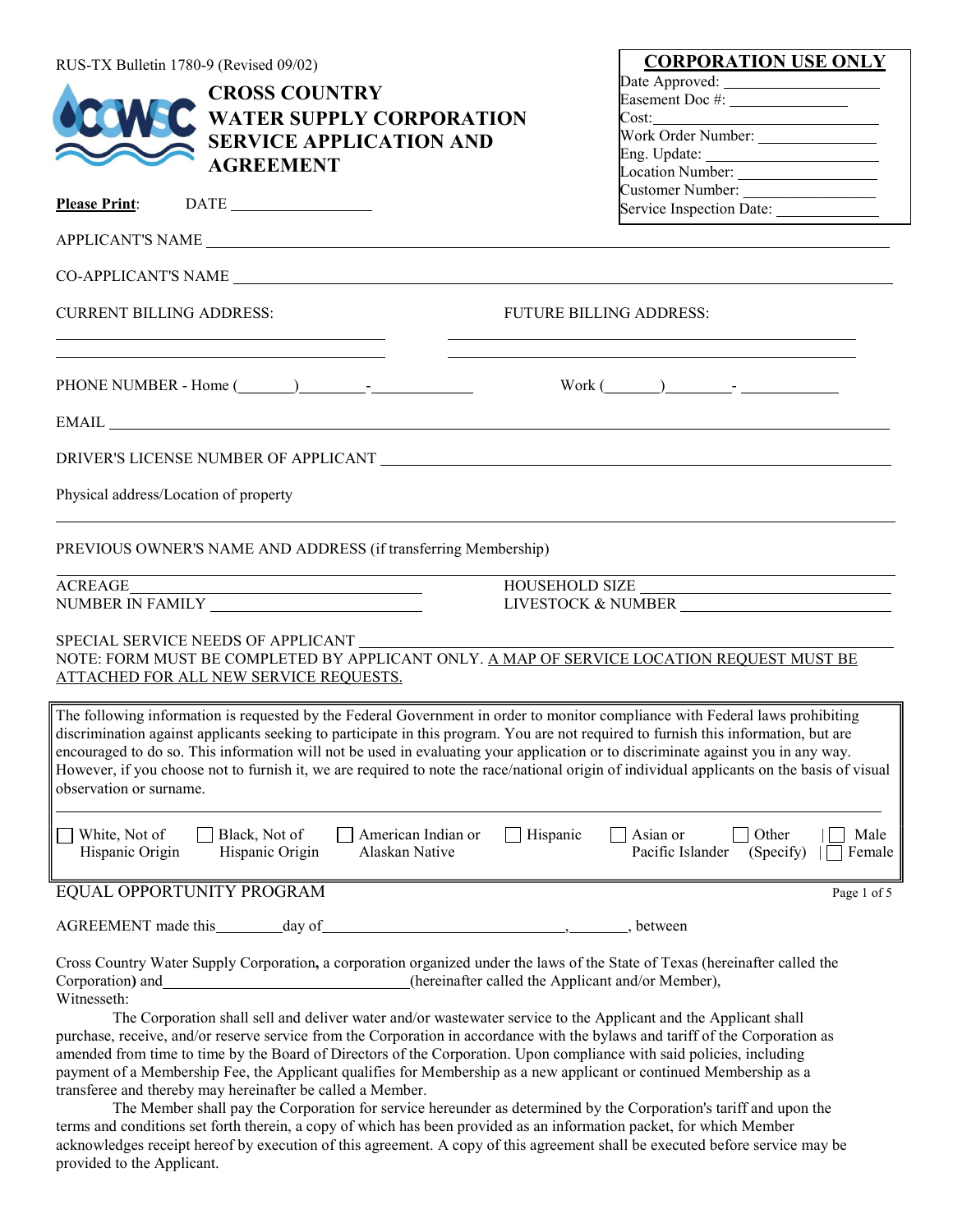The Board of Directors shall have the authority to discontinue service and cancel the Membership of any Member not complying with any policy or not paying any utility fees or charges as required by the Corporation's published rates, fees, and conditions of service. At any time service is discontinued, terminated or suspended, the Corporation shall not re-establish service unless it has a current, signed copy of this agreement.

If this agreement is completed for the purpose of assigning utility service as a part of a rural domestic water and/or wastewater system loan project contemplated with the Rural Development, an Applicant shall pay an Indication of Interest Fee in lieu of a Membership Fee for the purposes of determining:

a. The number of taps to be considered in the design and

b. The number of potential ratepayers considered in determining the financial feasibility of constructing

1) a new water system or

2) expanding the facilities of an existing water system

The Applicant hereby agrees to obtain, utilize, and/or reserve service as soon as it is available. Applicant, upon qualification for service under the terms of the Corporation's policies, shall further qualify

as a Member and the Indication of Interest Fee shall then be converted by the Corporation to a Membership Fee. Applicant further agrees to pay, upon becoming a Member, the monthly charges for such service as prescribed in the Corporation's tariff. Any breach of this agreement shall give cause for the Corporation to liquidate, as damages, the fees previously paid as an indication of interest. In addition to any Indication of Interest Fees forfeited, the Corporation may assess a lump sum of \$300.00 as liquidated damages to defray any losses incurred by the Corporation. If delivery of service to said location is deemed infeasible by the Corporation as a part of this project, the Applicant shall be denied Membership in the Corporation and the Indication of Interest Fee, less expenses, shall be refunded. The Applicant may re-apply for service at a later date under the terms and conditions of the Corporation's policies. For the purposes of this agreement, an Indication of Interest Fee shall be of an amount equal to the Corporation's Membership Fees.

All water shall be metered by meters to be furnished and installed by the Corporation. The meter and/or wastewater connection is for the sole use of the Member or customer and is to provide service to only one (1) dwelling or one (1) business. Extension of pipe(s) to transfer utility service from one property to another, to share, resell, or submeter water to any other persons, dwellings, businesses, or property, etc., is prohibited.

The Corporation shall have the right to locate a water service meter and the pipe necessary to connect the meter on the Member's property at a point to be chosen by the Corporation, and shall have access to its property and equipment located upon Member's premises at all reasonable and necessary times for any purpose connected with or in the furtherance of its business operations, and upon discontinuance of service the Corporation shall have the right to remove any of its equipment from the Member's property. The Member shall install, at their own expense, any necessary service lines from the Corporation's facilities and equipment to the point of use, including any customer service isolation valves, backflow prevention devices, clean-outs, and other equipment as may be specified by the Corporation. The Corporation shall also have access to the Member's property for the purpose of inspecting for possible cross-connections, potential contamination hazards, illegal lead materials, and any other violations or possible violations of state and federal statutes and regulations relating to the federal Safe Drinking Water Act or Chapter 341 of the Texas Health & Safety Code or and the corporation's tariff and service policies.

The Corporation is responsible for protecting the drinking water supply from contamination or pollution which could result from improper practices. This service agreement serves as notice to each customer of the restrictions which are in place to provide this protection. The Corporation shall enforce these restrictions to ensure the public health and welfare. The following undesirable practices are prohibited by state regulations:

- a. No direct connection between the public drinking water supply and a potential source of contamination is permitted. Potential sources of contamination shall be isolated from the public water system by an airgap or an appropriate backflow prevention assembly in accordance with state regulations.
- b. No cross-connection between the public drinking water supply and a private water system is permitted. These potential threats to the public drinking water supply shall be eliminated at the service connection by the proper installation of an airgap or a reduced pressure-zone backflow prevention assembly and a service agreement must exist for annual inspection and testing by a certified backflow prevention device tester.
- c. No connection which allows condensing, cooling, or industrial process water to be returned to the public drinking water supply is permitted.
- d. No pipe or pipe fitting which contains more than 8.0 % lead may be used for the installation or repair of plumbing on or after July 1, 1988, at any connection which provides water for human consumption.
- e. No solder or flux which contains more than 0.2 % lead may be used for the installation or repair plumbing on or after July 1, 1988, at any connection which provides water for human consumption.

The Corporation shall maintain a copy of this agreement as long as the Member and/or premises is connected to the

public water system. The Member shall allow their property to be inspected for possible cross-connections, potential contamination hazards, and illegal lead materials. These inspections shall be conducted by the Corporation or its designated agent prior to initiating service and periodically thereafter. The inspections shall be conducted during the Corporation's normal business hours.

The Corporation shall notify the Member in writing of any cross-connections or other undesirable practices which have been identified during the initial or subsequent inspection. The Member shall immediately correct any undesirable practice on their premises. The Member shall, at their expense, properly install, test, and maintain any backflow prevention device required by the Corporation. Copies of all testing and maintenance records shall be provided to the Corporation as